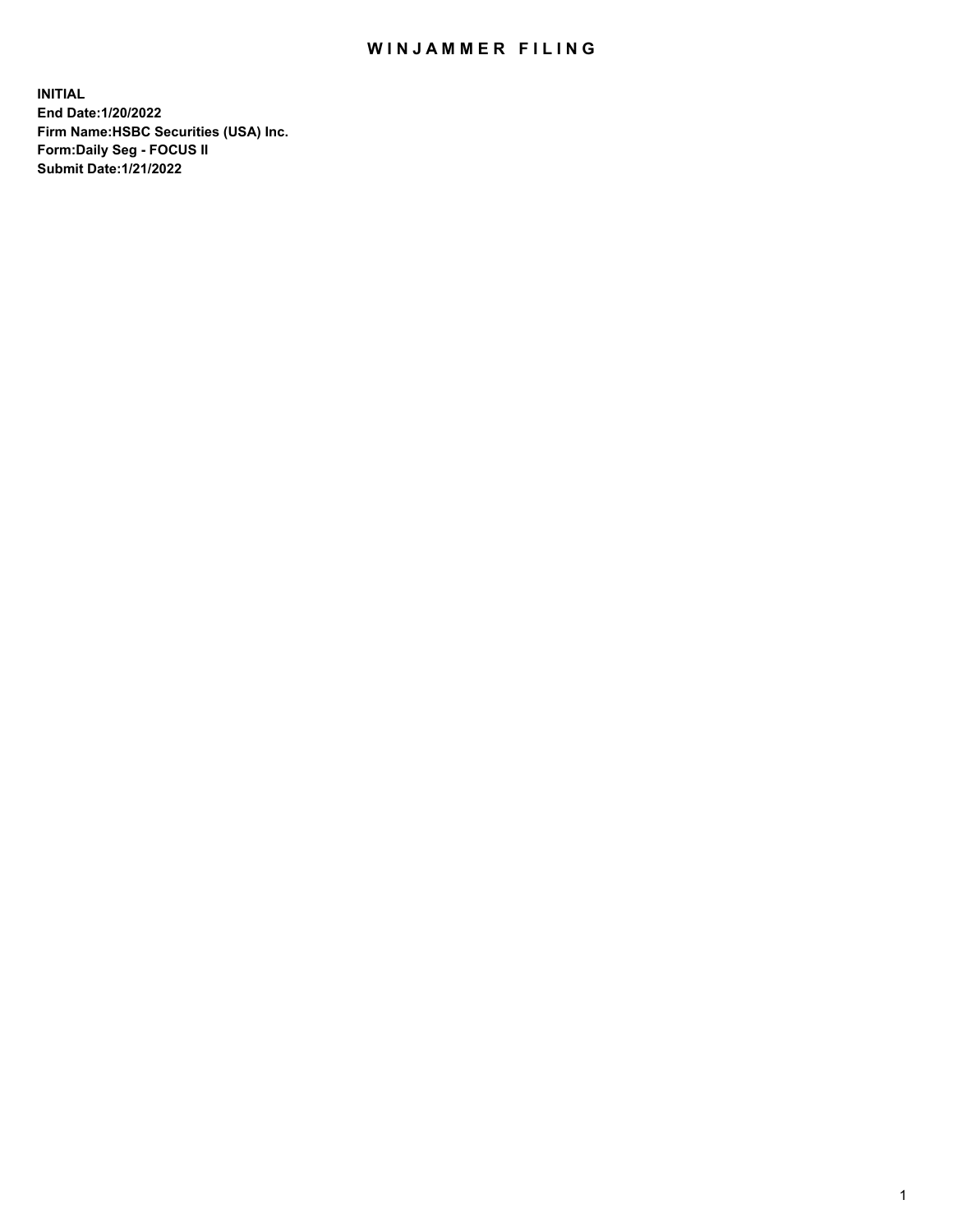**INITIAL End Date:1/20/2022 Firm Name:HSBC Securities (USA) Inc. Form:Daily Seg - FOCUS II Submit Date:1/21/2022 Daily Segregation - Cover Page**

| Name of Company                                                                                                                                                                                                                                                                                                                | <b>HSBC Securities (USA) Inc.</b>              |
|--------------------------------------------------------------------------------------------------------------------------------------------------------------------------------------------------------------------------------------------------------------------------------------------------------------------------------|------------------------------------------------|
| <b>Contact Name</b>                                                                                                                                                                                                                                                                                                            | <b>Michael Vacca</b>                           |
| <b>Contact Phone Number</b>                                                                                                                                                                                                                                                                                                    | 212-525-7951                                   |
| <b>Contact Email Address</b>                                                                                                                                                                                                                                                                                                   | michael.vacca@us.hsbc.com                      |
| FCM's Customer Segregated Funds Residual Interest Target (choose one):<br>a. Minimum dollar amount: ; or<br>b. Minimum percentage of customer segregated funds required:%; or<br>c. Dollar amount range between: and; or<br>d. Percentage range of customer segregated funds required between:% and%.                          | 96,000,000<br><u>0</u><br>0 <sub>0</sub><br>00 |
| FCM's Customer Secured Amount Funds Residual Interest Target (choose one):<br>a. Minimum dollar amount: ; or<br>b. Minimum percentage of customer secured funds required:%; or<br>c. Dollar amount range between: and; or<br>d. Percentage range of customer secured funds required between:% and%.                            | 15,000,000<br><u>0</u><br>0 <sub>0</sub><br>00 |
| FCM's Cleared Swaps Customer Collateral Residual Interest Target (choose one):<br>a. Minimum dollar amount: ; or<br>b. Minimum percentage of cleared swaps customer collateral required:% ; or<br>c. Dollar amount range between: and; or<br>d. Percentage range of cleared swaps customer collateral required between:% and%. | 75,000,000<br><u>0</u><br><u>00</u><br>00      |

Attach supporting documents CH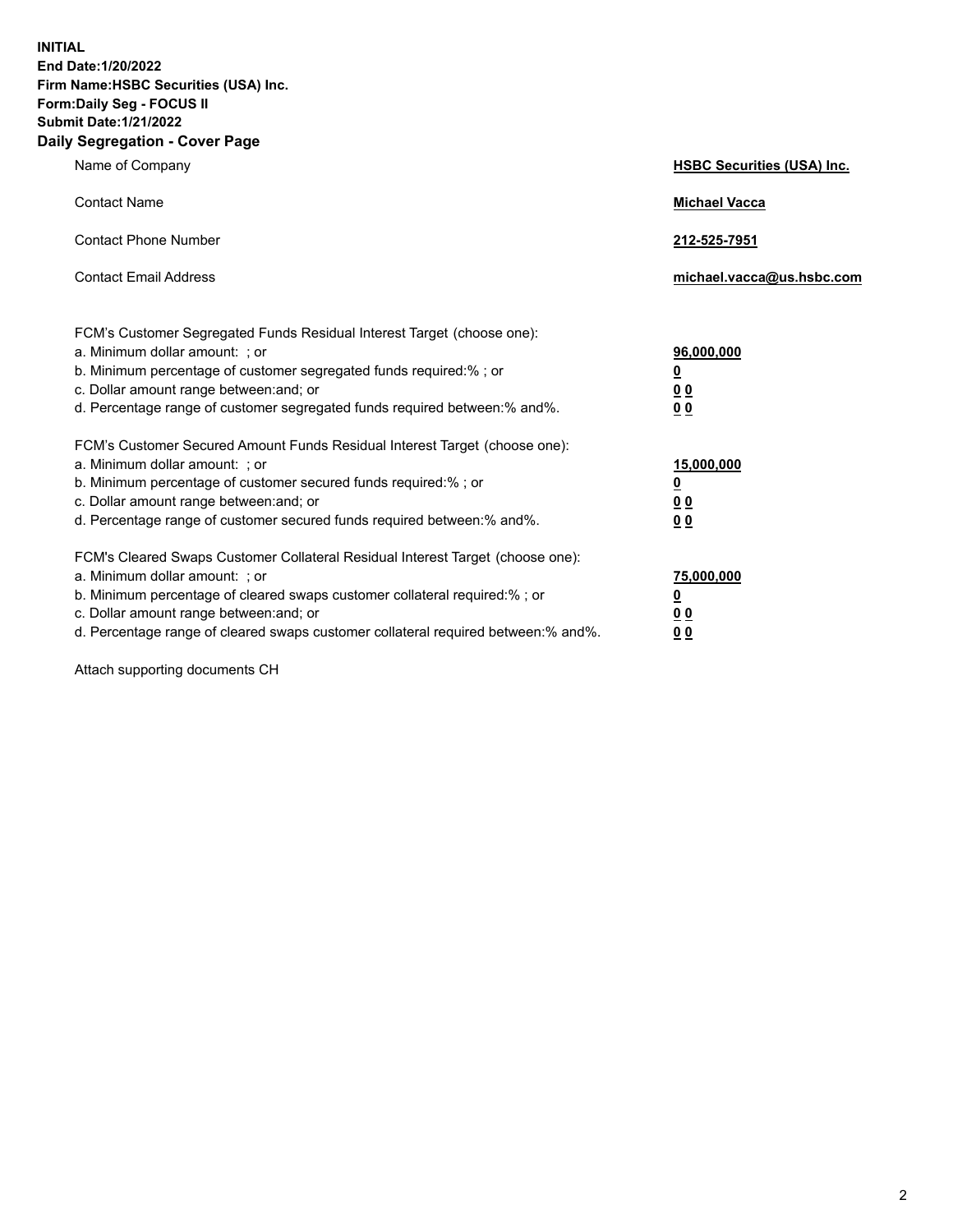**INITIAL End Date:1/20/2022 Firm Name:HSBC Securities (USA) Inc. Form:Daily Seg - FOCUS II Submit Date:1/21/2022 Daily Segregation - Secured Amounts** Foreign Futures and Foreign Options Secured Amounts Amount required to be set aside pursuant to law, rule or regulation of a foreign government or a rule of a self-regulatory organization authorized thereunder **0** [7305] 1. Net ledger balance - Foreign Futures and Foreign Option Trading - All Customers A. Cash **124,116,910** [7315] B. Securities (at market) **22,997,728** [7317] 2. Net unrealized profit (loss) in open futures contracts traded on a foreign board of trade **-14,851,956** [7325] 3. Exchange traded options a. Market value of open option contracts purchased on a foreign board of trade **0** [7335] b. Market value of open contracts granted (sold) on a foreign board of trade **0** [7337] 4. Net equity (deficit) (add lines 1. 2. and 3.) **132,262,682** [7345] 5. Account liquidating to a deficit and account with a debit balances - gross amount **95,382** [7351] Less: amount offset by customer owned securities **-95,207** [7352] **175** [7354] 6. Amount required to be set aside as the secured amount - Net Liquidating Equity Method (add lines 4 and 5) **132,262,857** [7355] 7. Greater of amount required to be set aside pursuant to foreign jurisdiction (above) or line 6. **132,262,857** [7360] FUNDS DEPOSITED IN SEPARATE REGULATION 30.7 ACCOUNTS 1. Cash in banks A. Banks located in the United States **14,360,825** [7500] B. Other banks qualified under Regulation 30.7 **0** [7520] **14,360,825** [7530] 2. Securities A. In safekeeping with banks located in the United States **22,997,728** [7540] B. In safekeeping with other banks qualified under Regulation 30.7 **0** [7560] **22,997,728** [7570] 3. Equities with registered futures commission merchants A. Cash **0** [7580] B. Securities **0** [7590] C. Unrealized gain (loss) on open futures contracts **0** [7600] D. Value of long option contracts **0** [7610] E. Value of short option contracts **0** [7615] **0** [7620] 4. Amounts held by clearing organizations of foreign boards of trade A. Cash **0** [7640] B. Securities **0** [7650] C. Amount due to (from) clearing organization - daily variation **0** [7660] D. Value of long option contracts **0** [7670] E. Value of short option contracts **0** [7675] **0** [7680] 5. Amounts held by members of foreign boards of trade A. Cash **135,636,711** [7700] B. Securities **0** [7710] C. Unrealized gain (loss) on open futures contracts **-14,851,956** [7720] D. Value of long option contracts **0** [7730] E. Value of short option contracts **0** [7735] **120,784,755** [7740] 6. Amounts with other depositories designated by a foreign board of trade **0** [7760] 7. Segregated funds on hand **0** [7765] 8. Total funds in separate section 30.7 accounts **158,143,308** [7770] 9. Excess (deficiency) Set Aside for Secured Amount (subtract line 7 Secured Statement Page 1 from Line 8) **25,880,451** [7380] 10. Management Target Amount for Excess funds in separate section 30.7 accounts **15,000,000** [7780]

11. Excess (deficiency) funds in separate 30.7 accounts over (under) Management Target **10,880,451** [7785]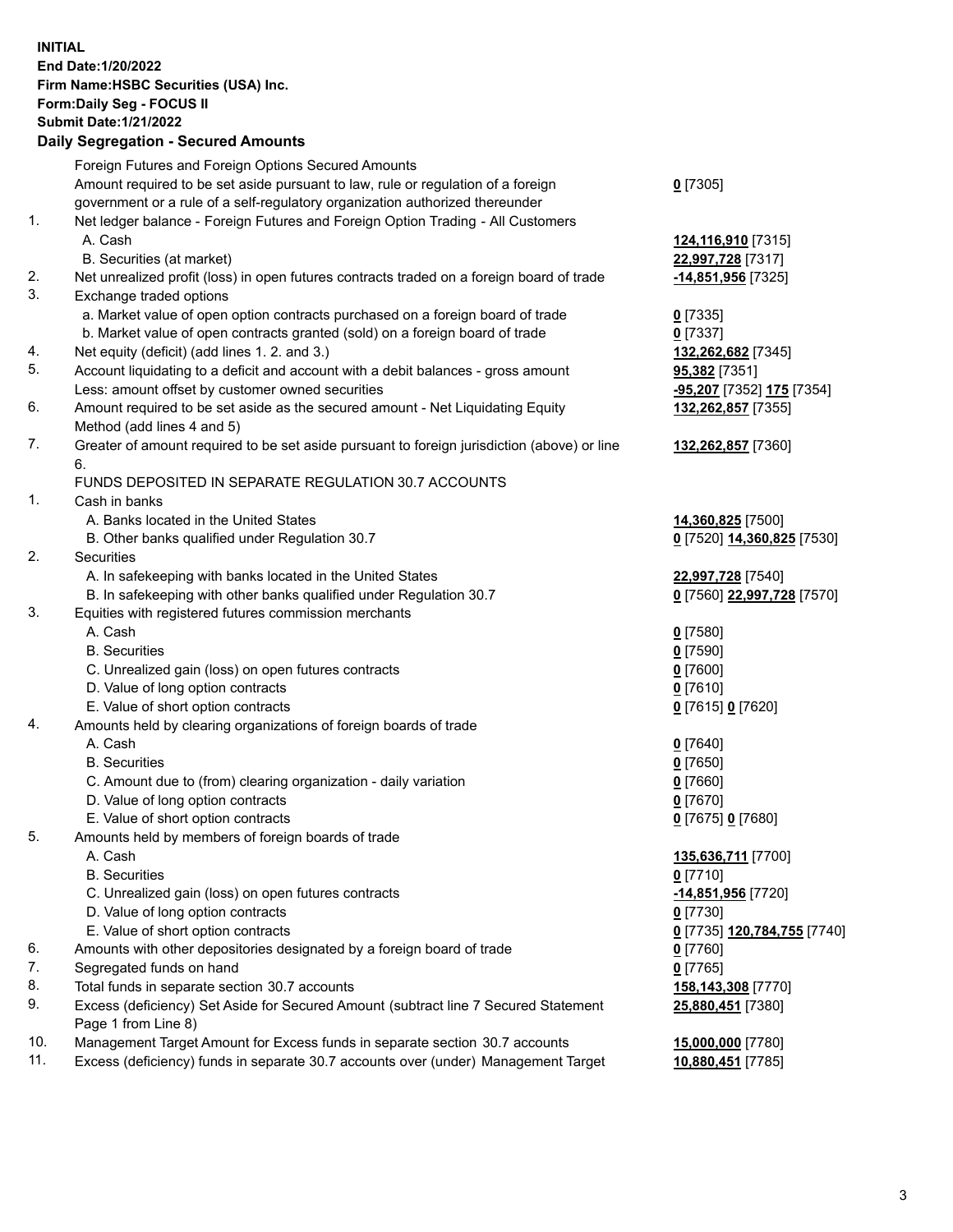|            | <b>INITIAL</b>                                                                      |                                          |
|------------|-------------------------------------------------------------------------------------|------------------------------------------|
|            | End Date: 1/20/2022                                                                 |                                          |
|            | Firm Name: HSBC Securities (USA) Inc.                                               |                                          |
|            | <b>Form:Daily Seg - FOCUS II</b>                                                    |                                          |
|            | <b>Submit Date: 1/21/2022</b>                                                       |                                          |
|            | Daily Segregation - Segregation Statement                                           |                                          |
|            | SEGREGATION REQUIREMENTS (Section 4d(2) of the CEAct)                               |                                          |
| 1.         | Net ledger balance                                                                  |                                          |
|            | A. Cash                                                                             | 3,277,404,642 [7010]                     |
|            | B. Securities (at market)                                                           | <b>949,306,774</b> [7020]                |
| 2.         | Net unrealized profit (loss) in open futures contracts traded on a contract market  | -1,435,703,068 [7030]                    |
| 3.         | Exchange traded options                                                             |                                          |
|            | A. Add market value of open option contracts purchased on a contract market         | <b>940,997,858</b> [7032]                |
|            | B. Deduct market value of open option contracts granted (sold) on a contract market | -174,680,997 [7033]                      |
| 4.         | Net equity (deficit) (add lines 1, 2 and 3)                                         | 3,557,325,209 [7040]                     |
| 5.         | Accounts liquidating to a deficit and accounts with                                 |                                          |
|            | debit balances - gross amount                                                       | 1,741,949 [7045]                         |
|            | Less: amount offset by customer securities                                          | <u>-1,741,949</u> [7047] <u>0</u> [7050] |
| 6.         | Amount required to be segregated (add lines 4 and 5)                                | 3,557,325,209 [7060]                     |
|            | FUNDS IN SEGREGATED ACCOUNTS                                                        |                                          |
| 7.         | Deposited in segregated funds bank accounts                                         |                                          |
|            | A. Cash                                                                             | <b>20,348,537</b> [7070]                 |
|            | B. Securities representing investments of customers' funds (at market)              | $0$ [7080]                               |
|            | C. Securities held for particular customers or option customers in lieu of cash (at | 124,803,172 [7090]                       |
|            | market)                                                                             |                                          |
| 8.         | Margins on deposit with derivatives clearing organizations of contract markets      |                                          |
|            | A. Cash                                                                             | 2,538,344,079 [7100]                     |
|            | B. Securities representing investments of customers' funds (at market)              | $0$ [7110]                               |
|            | C. Securities held for particular customers or option customers in lieu of cash (at | 799,049,173 [7120]                       |
|            | market)                                                                             |                                          |
| 9.         | Net settlement from (to) derivatives clearing organizations of contract markets     | <u>-599,827,317</u> [7130]               |
| 10.        | Exchange traded options                                                             |                                          |
|            | A. Value of open long option contracts                                              | 940,997,858 [7132]                       |
|            | B. Value of open short option contracts                                             | -174,680,997 [7133]                      |
| 11.        | Net equities with other FCMs                                                        |                                          |
|            | A. Net liquidating equity                                                           | <mark>-232,077</mark> [7140]             |
|            | B. Securities representing investments of customers' funds (at market)              | $0$ [7160]                               |
|            | C. Securities held for particular customers or option customers in lieu of cash (at | 23,548,828 [7170]                        |
|            | market)                                                                             |                                          |
| 12.        | Segregated funds on hand                                                            | <b>1,905,601</b> [7150]                  |
| 13.        | Total amount in segregation (add lines 7 through 12)                                | 3,674,256,857 [7180]                     |
| 14.<br>15. | Excess (deficiency) funds in segregation (subtract line 6 from line 13)             | 116,931,648 [7190]                       |
|            | Management Target Amount for Excess funds in segregation                            | 96,000,000 [7194]                        |

16. Excess (deficiency) funds in segregation over (under) Management Target Amount Excess

**20,931,648** [7198]